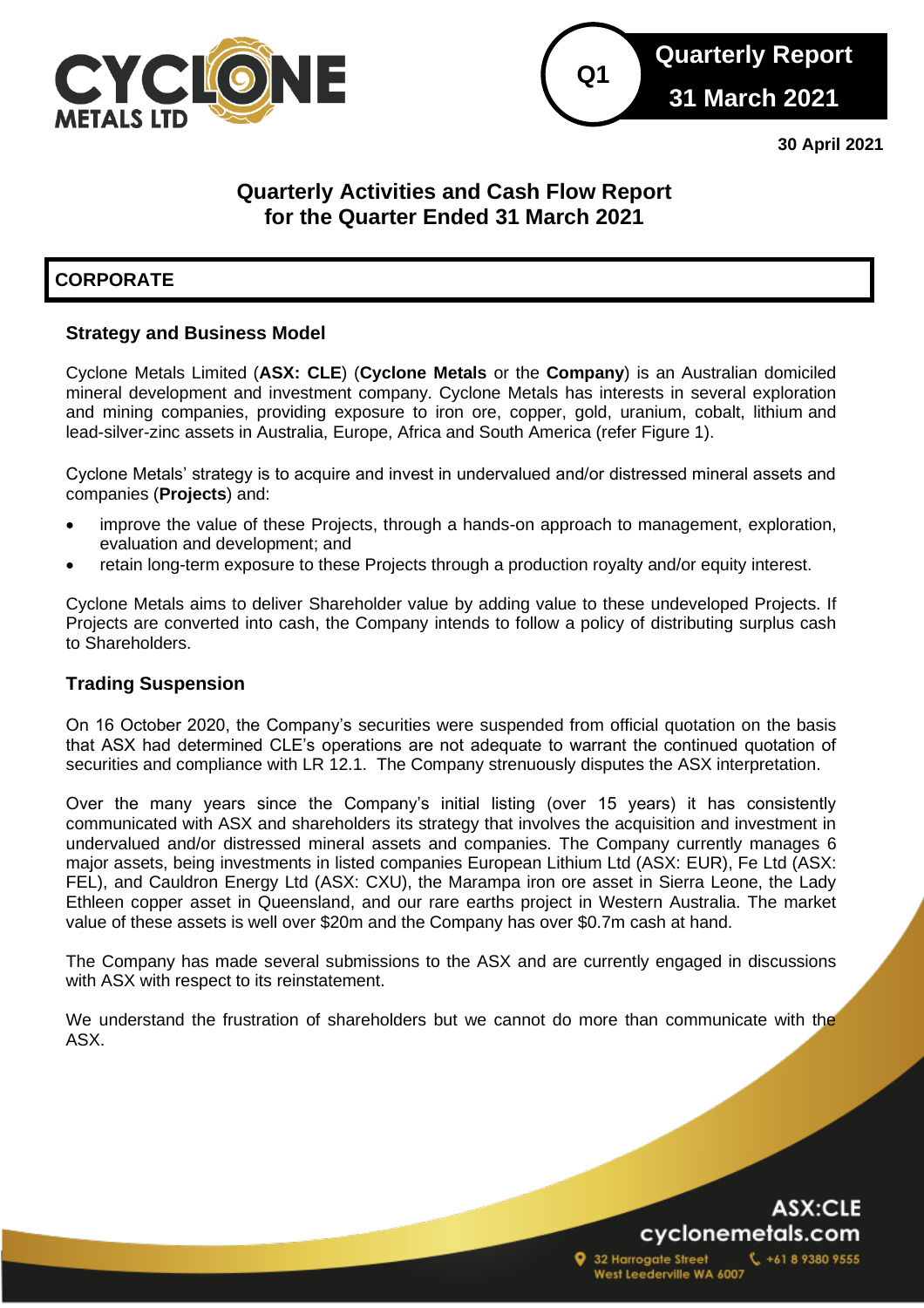

# **Winance Finance Facility**

On 31 July 2019, the Company announced that it had secured an A\$15m finance facility with Winance Investment LLC (**Winance**) for mining exploration and general working capital purposes.

The initial tranche of A\$1.2m (1,200 convertible notes) was drawn down on 8 August 2019 with the conversion of initial tranche A notes (\$480k or 480 convertible notes) unconditional and the conversion of initial tranche B notes (\$720k or 720 convertible notes) subject to prior approval by Cyclone Metals' shareholders (which was subsequently received on 11 February 2020). Further tranches of A\$13.8m is available in tranches of A\$500k each upon full conversion of the notes from the previous drawdown, subject to a cooling off period.

Full terms and conditions of the convertible securities are included in the announcement released on 31 July 2019.

During the quarter, there were no conversions of notes. As at 31 March 2021, Winance had 10 convertible notes remaining.

## **Appendix 5B Quarterly Report and Statement of Cash Flows**

The ASX Appendix 5B quarterly report is attached to and lodged with this report. The Company's Appendix 5B Quarterly Report covers the 3-month period from 1 January 2021 to 31 March 2021.

During the quarter, Exploration and evaluation expenditure during the quarter was \$129k, associated with associated with tenement compliance costs. In addition, administration and corporate expenditure during the quarter was \$311k. The Company also made three instalment payments to the ATO totalling \$781k reducing the current tax liability. In addition, the Company entered into a deed of discharge and payment of debt agreement with a creditor of the Company to settle debts of \$364k for a settlement amount of \$100k.

As at 31 March 2021, the Company had approximately A\$712k.

## **Payments to Related Parties and their Associates**

In accordance with ASX Listing Rule 5.3.5, payments to related parties of the Company and their associates during the quarter totalled \$136k relating to the Executive Directors salary and Non-Executive Director fees. This amount is included at Item 6.1 of the Appendix 5B.

Refer to the Remuneration Report in the Annual Report for further details on director remuneration and related party transactions. These amounts are included at Item 6.1 of the Appendix 5B.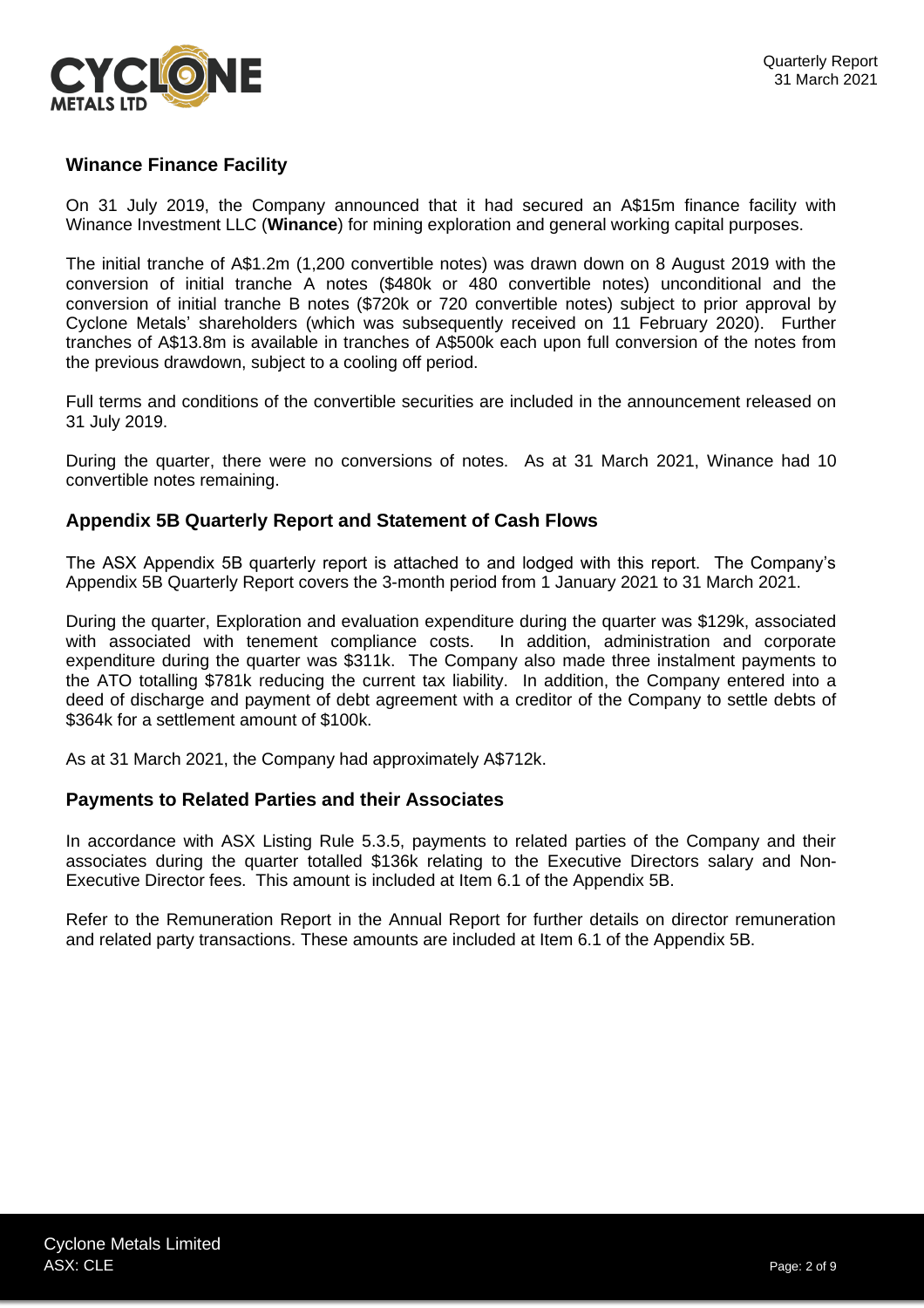

# **Figure 1: Group Structure**



# **PROJECTS**

## **Marampa**

Marampa is an iron ore project at the development stage, and is located 90 km northeast of Freetown, Sierra Leone, West Africa (**Marampa** or **Marampa Project**). The Marampa Project comprised one mining licence (ML05/2014) comprising 97.40km2 and one exploration licence (EL46A/2011) comprising 145.86km2. The status of these tenements is as follows:

#### **ML05/2014**

In 2014, Marampa Iron Ore (SL) Limited (**Marampa SL**), a wholly owned subsidiary of Cyclone Metals was granted the mining and environmental licences for ML05/2014 (together the **Mining Licence**). The Company has spent circa US\$62.7m on exploration and development to date on the Marampa Project.

In September 2018, Marampa SL received a letter from the Sierra Leone Ministry of Mines (**SLMOM**) cancelling the Mining Licence. In 2018, Marampa SL commenced legal action in Sierra Leone to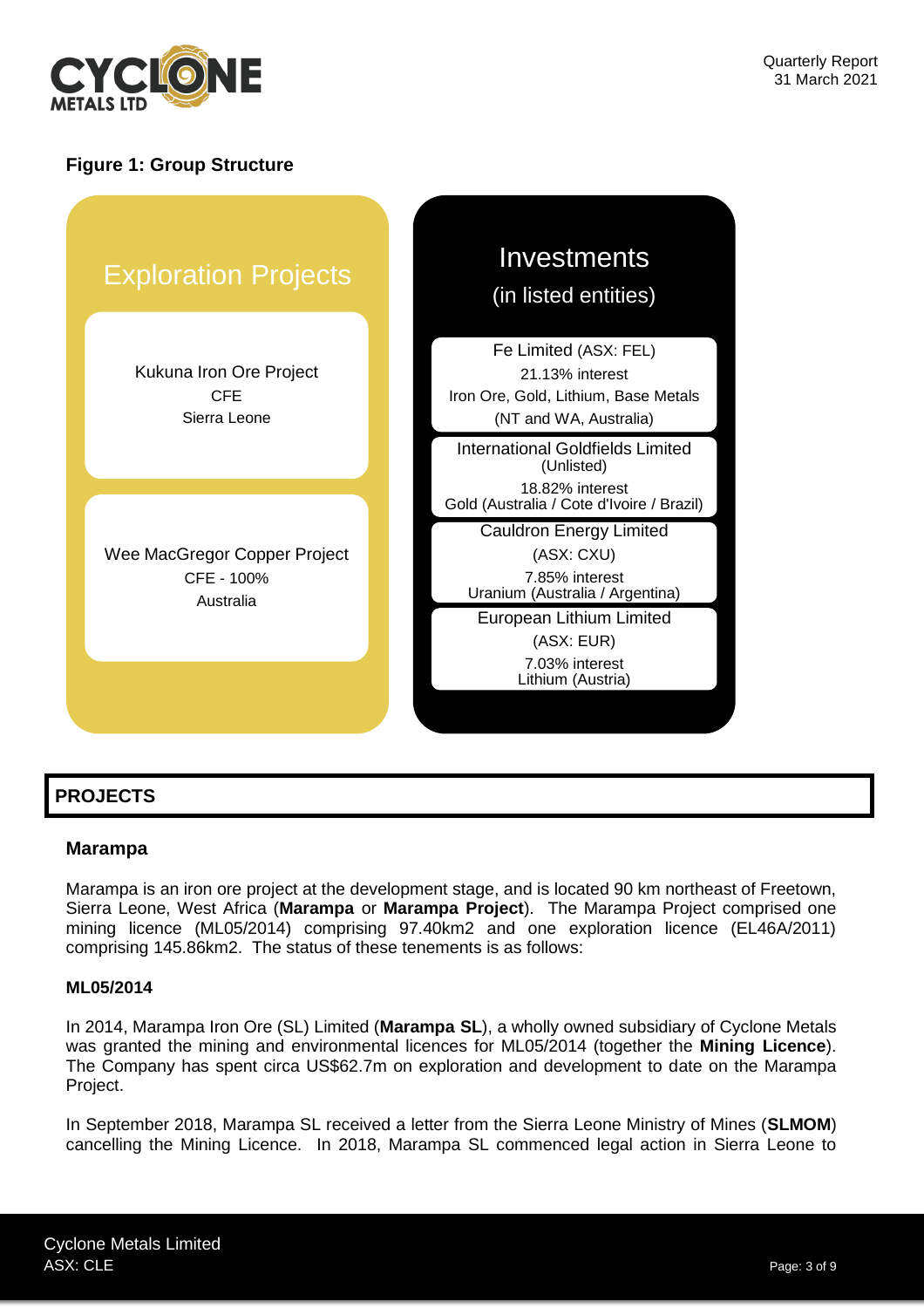

challenge SLMOM's decision to cancel the Mining Licence ML05/2014, however, the Board has agreed to place legal action against the SLMOM on hold.

The Company reconfirms that it does not currently have tenure over ML05/2014. Whilst no formal application has been made to date, the Company has during Q1/2021, and will continue to be, engaged in dialogue with the relevant Sierra Leonean authorities in an attempt to have the Mining Licence reinstated or reissued by mutual agreement. Dialogue has been restricted significantly during the period by the impacts of COVID-19 on travel and government operations.

However, during Q1/2021 management continued to be very active in discussions with relevant stakeholders at the SL government to fast-track the process for reissuance of the mining license. In January 2021 a meeting was held with high level company and public officials from SL at the Minister of Mines office in Freetown to discuss and propose an investment case for the Marampa Project supported by the attractive iron ore market price. It was agreed to lodge a detailed proposal in writing, which was done on 14 January 2021. The Company launched in February 2021 an in-country nationwide media campaign to generate public awareness of the commitment by CLE to develop the Marampa Project. Some ongoing political turmoil makes it difficult to predict when the government will assign the licence, but they have shown commitment to reissue the Mining Licence to the Company.

Whilst there can be no guarantee that the SLMOM will agree to reinstate or reissue a Mining Licence, if Marampa SL were to successfully recover the Mining Licence, the Board is committed to working with the relevant parties to secure access to the necessary plant and equipment and infrastructure to enable the ramp up of the Marampa Project upon the reissuance of the Mining Licence for the benefit of our shareholders as well as, importantly, the Government and People of Sierra Leone.

## **EL46A/2011**

In 2014, Marampa SL was granted exploration license EL46A/2011. In June 2014 the SLMOM extended EL46A/2011 for a further 2-year term from 31 July 2015 until 31 July 2017. Marampa SL has not paid renewal fees to the SLMOM in respect of EL46A/2011 since 31 July 2017. However, Marampa SL has not received any termination documentation or request for information from the SLMOM, therefore is of the view that EL46A/2011 remains a valid license. Marampa SL has contacted the SLMOM asking them to confirm the status of EL46A/2011 however no response has been received to date therefore tenure over EL46A/2011 remains uncertain. Marampa SL will continue to follow up with the SLMOM to determine the status of EL46A/2011. The management of Marampa SL has continued to be active in discussions with SLMOM to fast-track the process getting the EL46A/2011 to be issued again.

The Board confirms that given the inherent uncertainties relating to the future of the Marampa Project, the carrying value of the Marampa Project in Cyclone Metal's audited accounts was fully impaired as at 30 June 2016 and remains fully impaired.

The Company is currently committing minimum expenditure on the Marampa Project and no exploration activities are currently underway at the Marampa Project.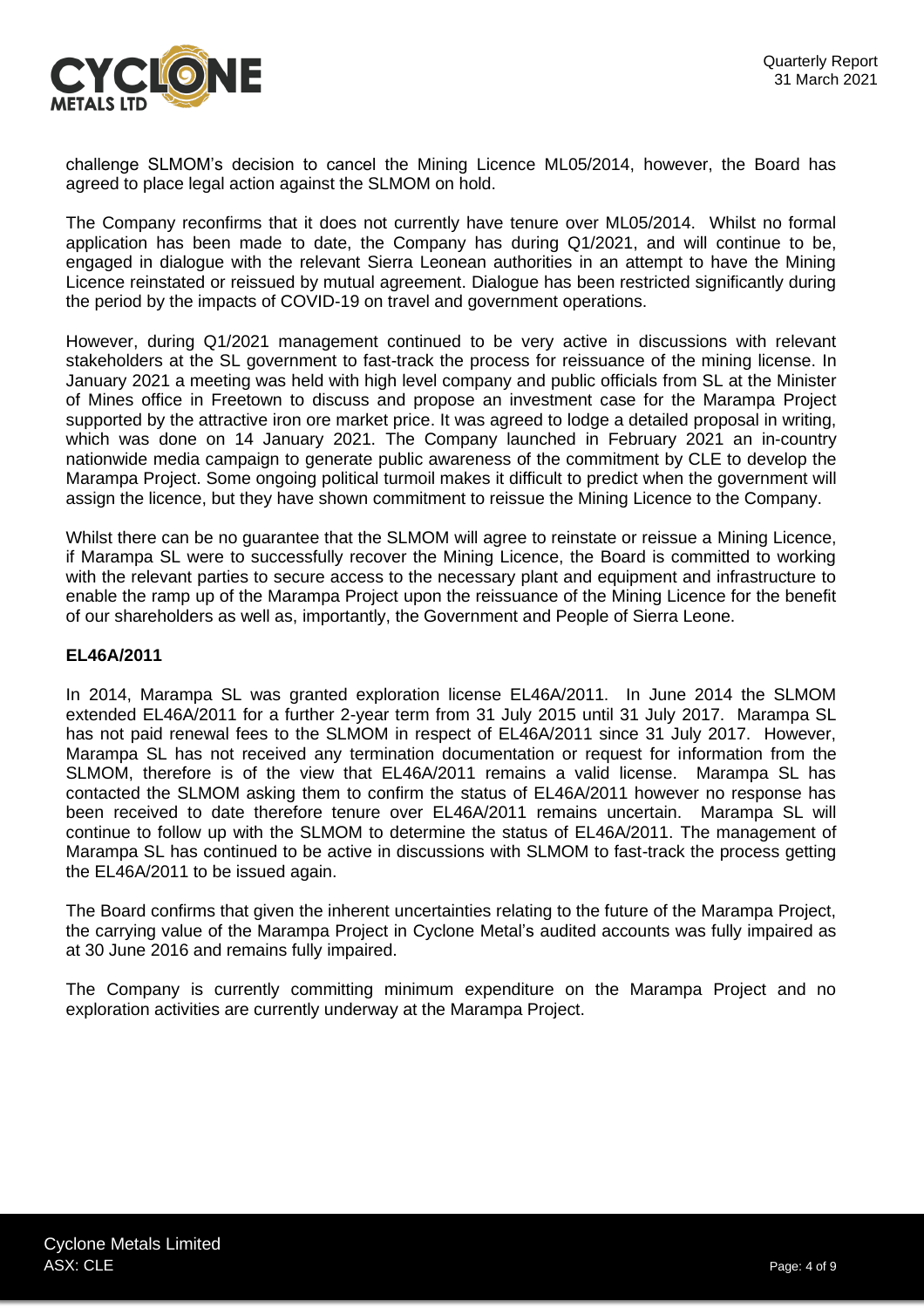

# **Kukuna**

Dempsey Resources Bermuda Limited holds the Kukuna Iron Ore Project located in Sierra Leone (**Kukuna** or **Kukuna Project**).

The Kukuna Project is located 120 km northeast of Freetown in the northwest of Sierra Leone and consists of one exploration licence (EL22/2012) covering 68km2. The licence comprises rocks known to host specular hematite mineralisation. Dempsey has not paid renewal fees to the SLMOM in respect of Kukuna. However Dempsey has not received any termination documentation or request for information from the SLMOM, therefore is of the view that Kukuna remains a valid license.

The Kukuna Project remains under care and maintenance.

## **Wee MacGregor**

Mining International Pty Ltd, a wholly owned subsidiary of Cyclone Metals, holds tenure to 4 mining leases located 40 km southeast of Mt Isa in Queensland (**Wee MacGregor Project**) (refer Figure 2).

The tenements are located within in the Eastern Fold Belt of the Mt Isa inlier. The tenements are located in the Mary Kathleen Zone/Wonga Subprovince. This area is prospective for a variety of deposit types, most notably structurally controlled epigenetic copper and gold deposits. Cohiba Minerals Limited (**Cohiba**) has a Farm-in agreement with Cyclone Metals of which the Company retains a 20% interest in and a pre-emptive right over the remaining 80% for mining licences ML 2504, ML 2773 and ML 90098.

The Lady Ethleen tenement (ML 2771) has been 100% retained by Cyclone Metals (**Lady Ethleen**

The Lady Ethleen tenement is currently being utilized for a trial mining and processing exercise using a newly developed green leach process known as GlyLeach ™ (refer ASX announcement 4 October 2020). A successful trial will mean a significant shift in future processing technology and will in turn facilitate possible development of the part owned, nearby Wee Macgregor Project as well as many other potential small assets in the district, that may be economic with access to appropriate processing technology.

During the quarter, Cyclone was pleased to announce commencement of drilling at its Lady Ethleen project. The purpose of the drilling was to obtain samples for trial leaching. The drill program was designed to obtain sufficient sample from approximately ten (10) holes targeting enough suitable material from each oxidation zone (oxide, transitional and sulphide) to satisfy the testwork requirements. Three samples from each zone will be required to test the Glyleach technology in a static environment (simulating heap leach), a semi static environment (to simulate a periodically agitated vat leach), and an agitated environment (to simulate a continuous vat leach system or similar).

The process to be used, known as tilted GlyLeachTM, was originally developed and patented by Curtin University and is being commericalised globally by Perth based Mining and Process Solutions (**MPS**).

The GlyLeachTM process involves the use of Glycine as a lixiviant under alkaline conditions. This process has a number of significant benefits over traditional acid leaching including its environmentally friendly state which is non-toxic to humans and wildlife, the ability to selectively leach valuable metals whilst leaving gangue minerals such as iron, manganese, silicates and carbonates in the leach residue, the ability to leach ores of different oxidation states (depending on process type,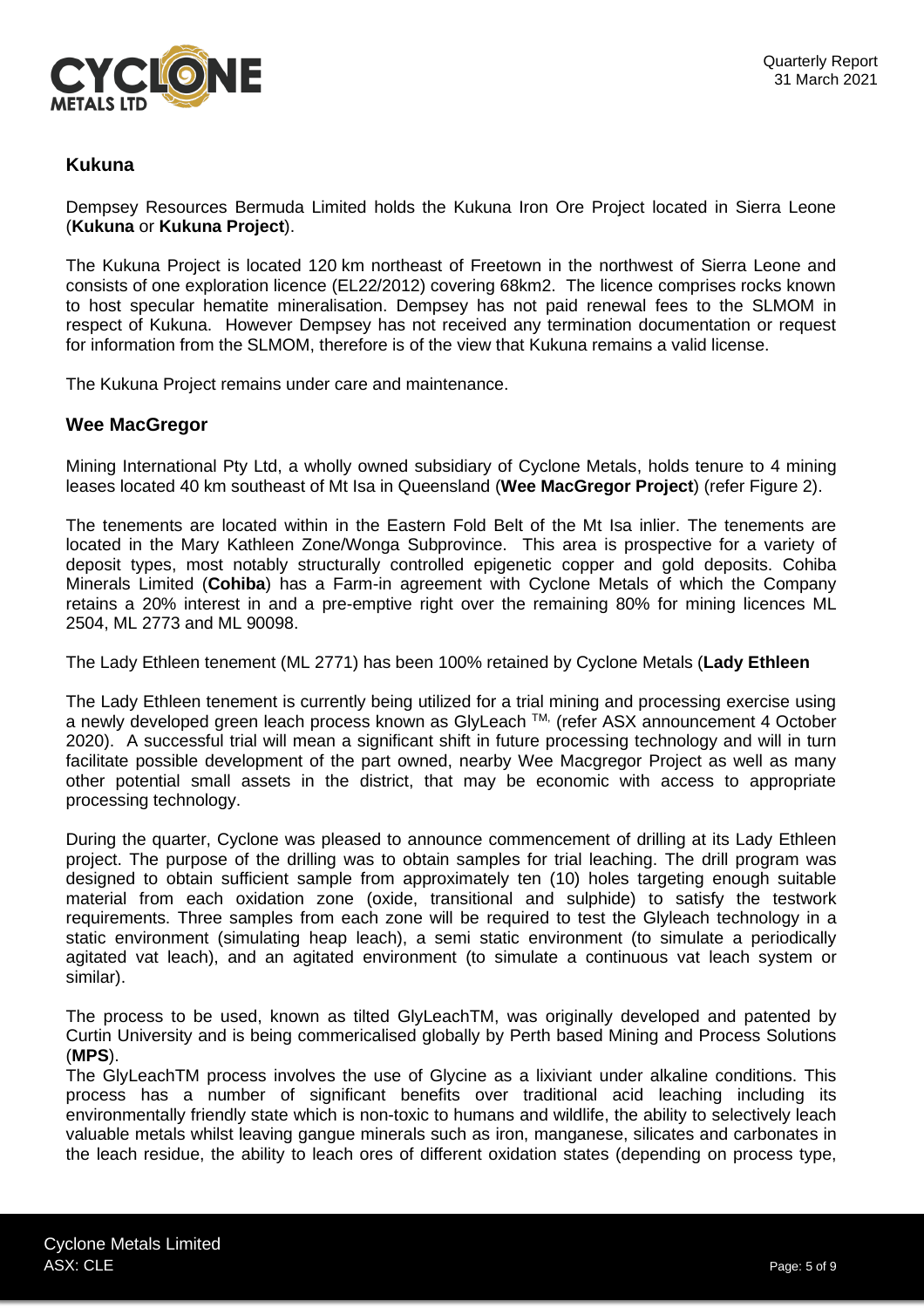

temperature, residence time, particle size, etc) and all the while being recyclable as the glycine is not chemically consumed in the overall process.

Results are expected to demonstrate the best process to use for material types found in the Mount Isa / Cloncurry district. A positive project outcome could unlock the possibility for development of Lady Ethlenn and a centralised processing hub in the district.

Within a 10 km radius of Lady Ethleen, there are numerous stranded projects that may all be suitable candidates to supply feed to a future operation including Lady Jenny (1 km), Wee MacGregor (3 km), Rosebud (10 km) and Inkerman (7.5 km) as well as several more in the wider district.

Subsequent to the quarter end, the Company confirmed that drilling at the Lady Ethleen project had been completed (Refer ASX announcement 6 April 2021). Approximately 330kg of material was collected from each of the three test zones to facilitate testing of oxide, transitional and sulphide material across the three leaching environments of static (heap leach simulation), semi static and active (continuous leach simulation) leaching. The samples have now received by the lab in Perth and the testwork has commenced. The Company will continue to provide progress updates as results are received.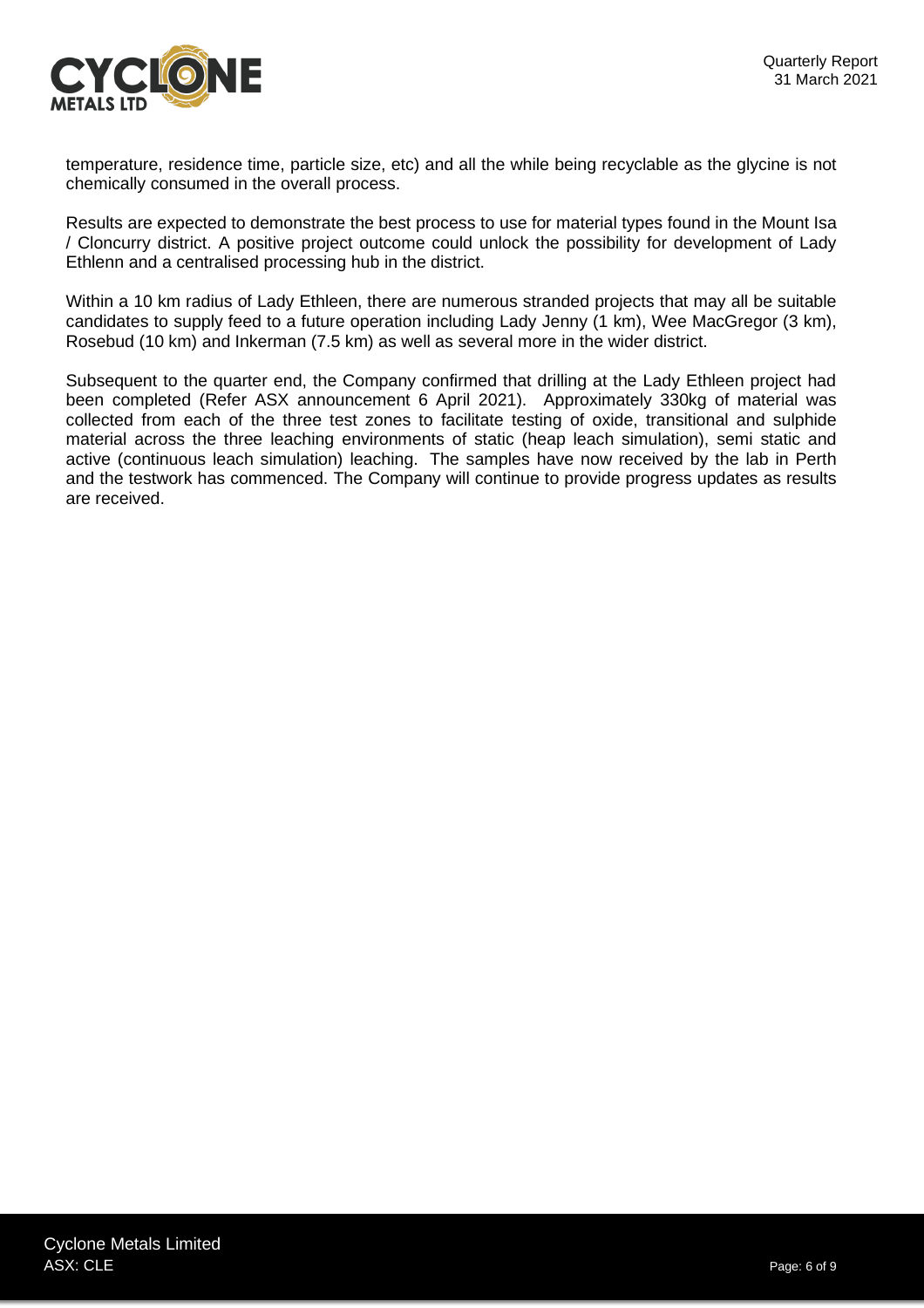

Figure 2 – Wee McGregor Project Location

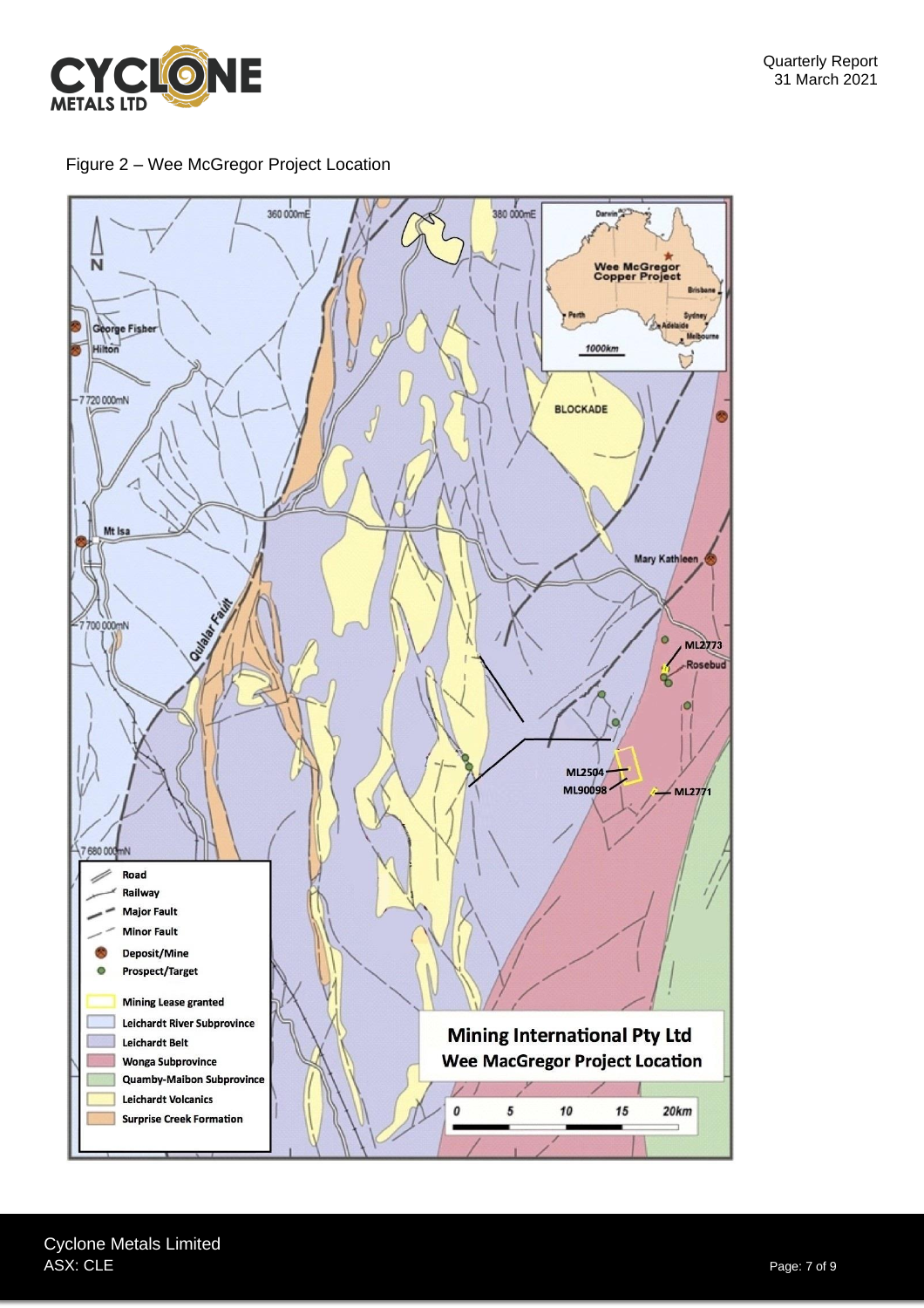

# **Yalardy**

On 11 September 2020, the Company announced that it has lodged applications for two tenements in the Carnarvon basin of WA.

The tenement applications (E 09/2441 and E 09/2442) cover a combined 297 graticular blocks or a total of 914.5 square kilometers starting approximately 33km east of the Overlander roadhouse near the turnoff to Shark Bay (refer figure 3).

iment of <mark>Western Australia</mark><br>nent of <mark>Mines, Industry Regula</mark>l YALARDY Geological Survey of<br>Western Australia  $\alpha$ 127177mE 254354mE 317943mE 381532mB  $25°29'$ 7166975 **Woodleigh Impact**  $-25^{\circ}49'$ Denha 13022 E09/2442  $-26^{\circ}09'$ 093467mN  $12001$  $-26°29'$ 7056713mN  $-26°49'$ Scale: 1:1,155,581 02:36 PM, 10/09/2020 GDA 1994 MGA Zone 50 112°45 113°23 114°02 114°40' 115°19

Figure 3 – Yalardy Project Location

Recent geochemical sampling over the areas known as "Dogger" and "Sebastian" have identified two rare earth element (REE) anomalies coincident with identified geophysical anomalies that indicate potential for the existence of a buried diatreme beneath the geologically recent sedimentary cover sequences (refer ASX announcement 11 September 2020).

The southern gravity anomaly (Sebastian) presents as a deep gravity low with a coincident void in the TMI magnetics. The density depression and coincident magnetic low can be interpreted as a possible buried diatreme structure with similar dimensions to the Mt Weld REE deposit in the north eastern goldfields of WA. This presents an opportunity for a new REE discovery as the structural environment and geophysical indications may suggest a potential carbonatite source similar to that found at Mt Weld.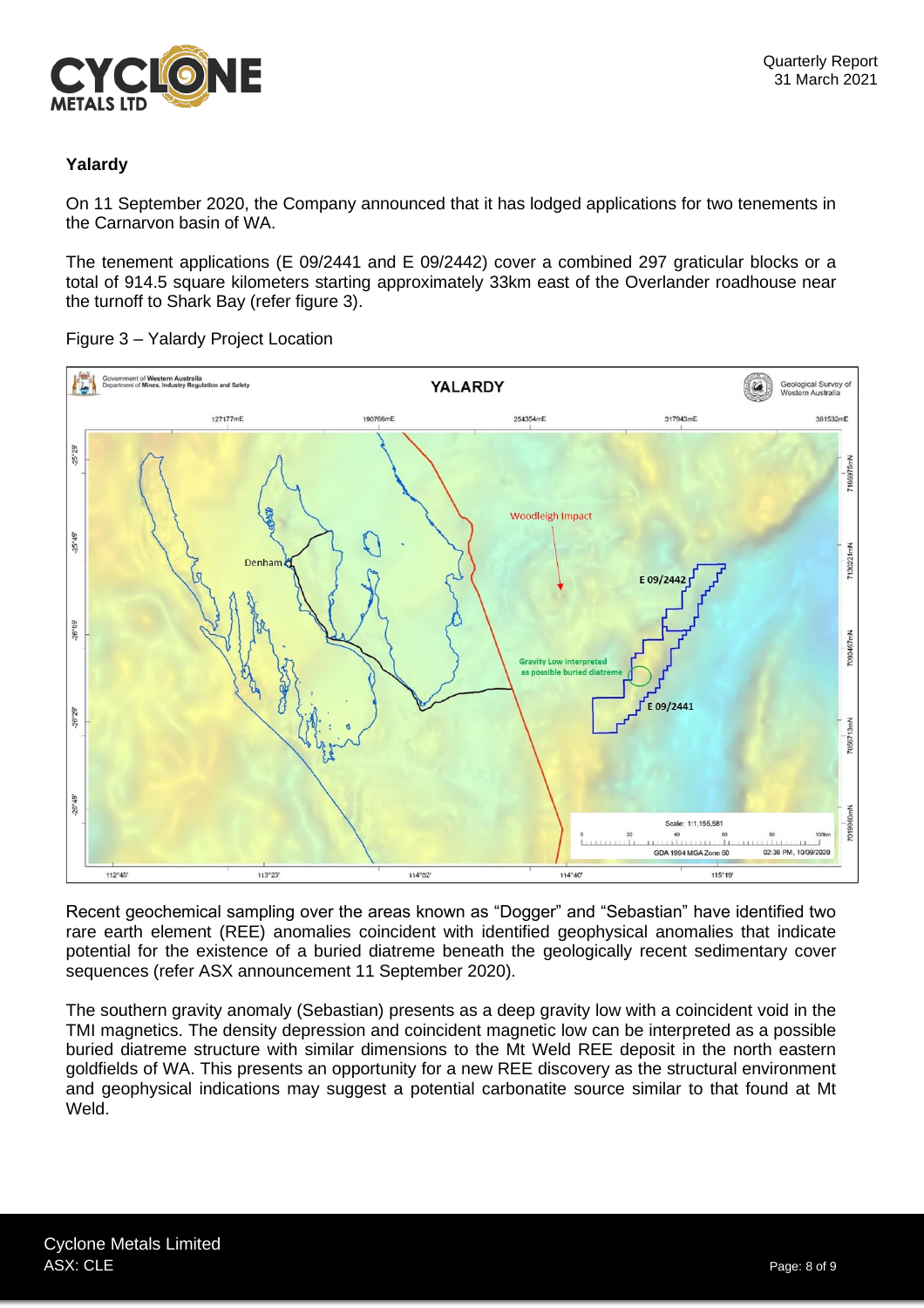

The presence of a buried diatreme may also bs a potential host to several different mineralisation possibilities.

These applications continue to progress through the DMIRS towards grant upon which reconnaissance exploration and project planning will commence. Formal grant of these tenements is expected shortly.

Announcement authorised for release by the Board of Cyclone Metals.

# **APPENDIX 1 : TENEMENT STATUS**

The mining tenements held at the end of each quarter, acquired and disposed of during the quarter and their location:

| <b>Tenement reference</b>   | <b>Project &amp; Location</b> | <b>Acquired</b><br><i>interest</i><br>during the<br>quarter | <b>Disposed</b><br><i>interest</i><br>during the<br>quarter | <b>Interest</b><br>at the<br>end of<br>quarter |
|-----------------------------|-------------------------------|-------------------------------------------------------------|-------------------------------------------------------------|------------------------------------------------|
| Kukuna Project - EL 22/2012 | Kukuna - Sierra Leone         |                                                             |                                                             | 100%                                           |
| ML 900981                   | Wee MacGregor - Queensland    |                                                             |                                                             | 100%                                           |
| ML 2504 1                   | Wee MacGregor - Queensland    |                                                             |                                                             | 100%                                           |
| ML 2771                     | Wee MacGregor - Queensland    |                                                             |                                                             | 100%                                           |
| ML 2773 <sup>1</sup>        | Wee MacGregor - Queensland    |                                                             |                                                             | 100%                                           |
| E09/2441 $2$                | Yalardy - Western Australia   |                                                             | $\blacksquare$                                              | ۰                                              |
| E09/2442 <sup>2</sup>       | Yalardy – Western Australia   |                                                             |                                                             |                                                |

<sup>1</sup> Subject to the Cohiba (Cobalt X) Farm-in agreement, refer to ASX March 2017 Quarterly Report for details.

<sup>2</sup> Applications pending

There were no mining tenements with beneficial interest earned/lost in farm-in/farm-out agreements at the end of the quarter.

For further information please contact:

Investor Relations **Follow** us



+61 (0) 8 9380 9555 @cyclonemetals



ir@cyclonemetals.com **comedity** cyclone-metals

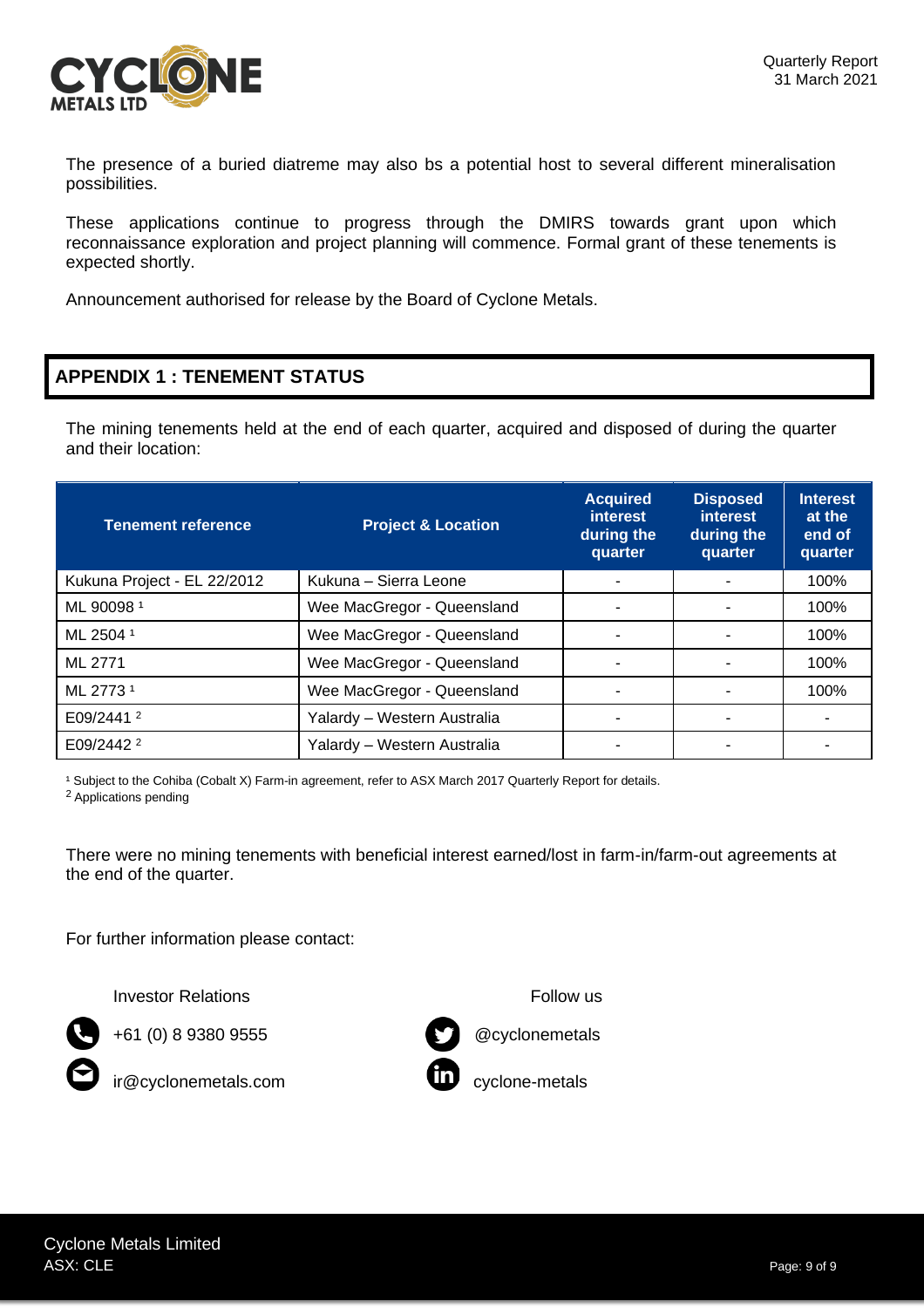# **Appendix 5B**

# **Mining exploration entity or oil and gas exploration entity quarterly cash flow report**

| Name of entity                |                                   |  |
|-------------------------------|-----------------------------------|--|
| <b>Cyclone Metals Limited</b> |                                   |  |
| ABN                           | Quarter ended ("current quarter") |  |
| 71 095 047 920                | 31 March 2021                     |  |

|     | <b>Consolidated statement of cash flows</b>                 | <b>Current quarter</b><br>\$A'000 | Year to date<br>(9 months)<br>\$A'000 |
|-----|-------------------------------------------------------------|-----------------------------------|---------------------------------------|
| 1.  | Cash flows from operating activities                        |                                   |                                       |
| 1.1 | Receipts from customers                                     |                                   | 11                                    |
| 1.2 | Payments for                                                |                                   |                                       |
|     | exploration & evaluation<br>(a)                             | (129)                             | (355)                                 |
|     | (b)<br>development                                          |                                   |                                       |
|     | production<br>(c)                                           |                                   |                                       |
|     | (d)<br>staff costs                                          | (14)                              | (34)                                  |
|     | administration and corporate costs<br>(e)                   | (311)                             | $(1,211)^*$                           |
| 1.3 | Dividends received (see note 3)                             |                                   |                                       |
| 1.4 | Interest received                                           |                                   |                                       |
| 1.5 | Interest and other costs of finance paid                    | 1                                 | 4                                     |
| 1.6 | Income taxes paid                                           | (781)                             | (1,041)                               |
| 1.7 | Government grants and tax incentives                        |                                   |                                       |
| 1.8 | Other (transfer funds from non-restricted to<br>restricted) |                                   | (5)                                   |
| 1.8 | Other (settlement of debt)                                  | (100)                             | (100)                                 |
| 1.9 | Net cash from / (used in) operating<br>activities           | (1, 334)                          | (2,731)                               |

|     |     | Cash flows from investing activities |      |      |
|-----|-----|--------------------------------------|------|------|
| 2.1 |     | Payments to acquire or for:          |      |      |
|     | (a) | entities                             | -    |      |
|     | (b) | tenements                            | ۰    | 325  |
|     | (c) | property, plant and equipment        | (3)  | (3)  |
|     | (d) | exploration & evaluation             | -    |      |
|     | (e) | investments                          | (16) | (46) |
|     | (f) | other non-current assets             | -    |      |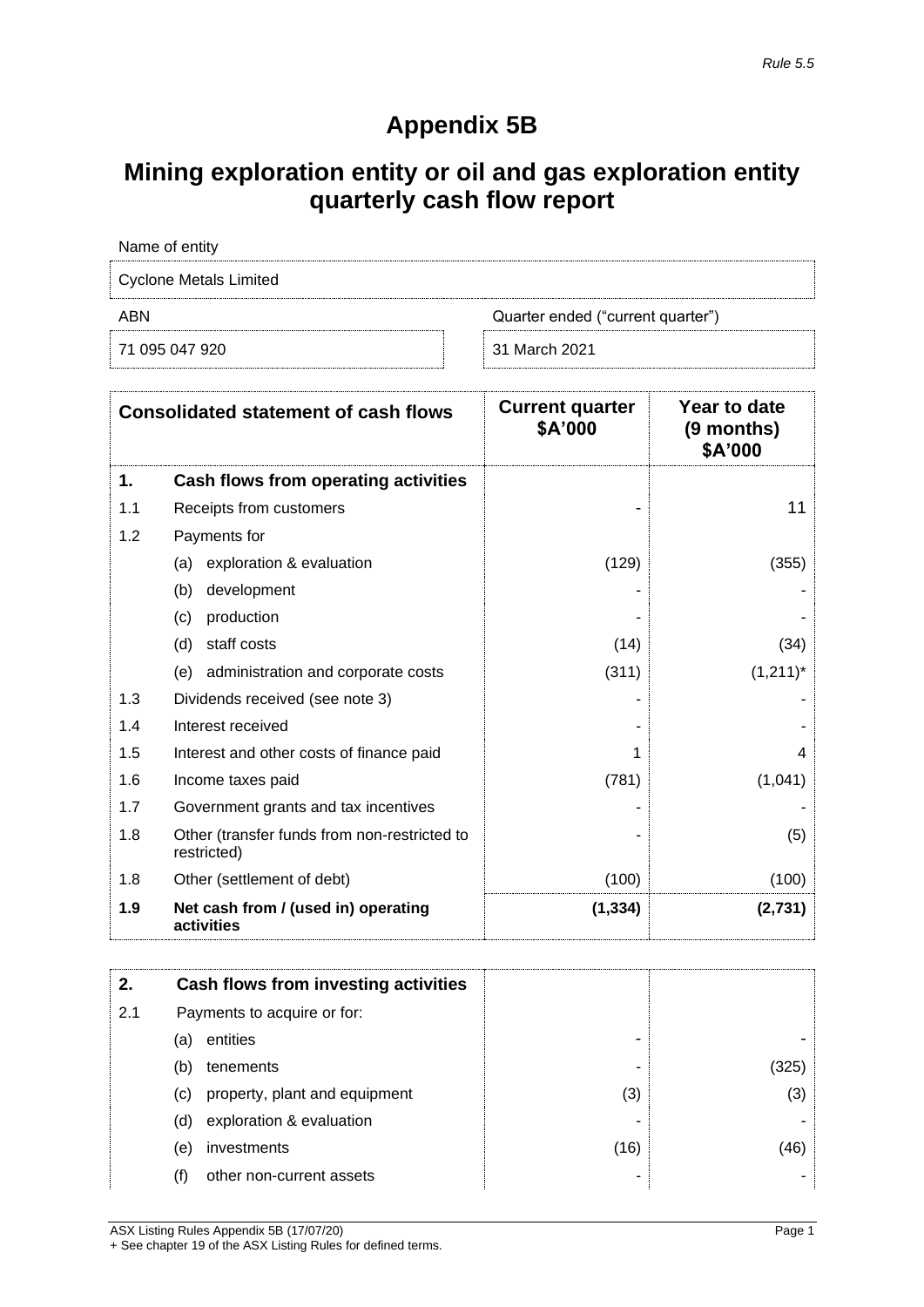|     | <b>Consolidated statement of cash flows</b>       | <b>Current quarter</b><br>\$A'000 | Year to date<br>$(9$ months)<br>\$A'000 |
|-----|---------------------------------------------------|-----------------------------------|-----------------------------------------|
| 2.2 | Proceeds from the disposal of:                    |                                   |                                         |
|     | entities<br>(a)                                   |                                   |                                         |
|     | (b)<br>tenements                                  |                                   |                                         |
|     | (c)<br>property, plant and equipment              |                                   |                                         |
|     | (d)<br>investments                                | 510                               | 522                                     |
|     | (e)<br>other non-current assets                   |                                   |                                         |
| 2.3 | Cash flows from loans to other entities           |                                   |                                         |
| 2.4 | Dividends received (see note 3)                   |                                   |                                         |
| 2.5 | Other (provide details if material)               |                                   |                                         |
| 2.6 | Net cash from / (used in) investing<br>activities | 491                               | 148                                     |

| 3.   | Cash flows from financing activities                                                       |       |
|------|--------------------------------------------------------------------------------------------|-------|
| 3.1  | Proceeds from issues of equity securities<br>(excluding convertible debt securities)       | 3,166 |
| 3.2  | Proceeds from issue of convertible debt<br>securities                                      |       |
| 3.3  | Proceeds from exercise of options                                                          | 60    |
| 3.4  | Transaction costs related to issues of equity<br>securities or convertible debt securities | (169) |
| 3.5  | Proceeds from borrowings                                                                   |       |
| 3.6  | Repayment of borrowings                                                                    |       |
| 3.7  | Transaction costs related to loans and<br>borrowings                                       |       |
| 3.8  | Dividends paid                                                                             |       |
| 3.9  | Other (provide details if material)                                                        |       |
| 3.10 | Net cash from / (used in) financing<br>activities                                          | 3,057 |

|     | Net increase / (decrease) in cash and<br>cash equivalents for the period |          |         |
|-----|--------------------------------------------------------------------------|----------|---------|
| 4.1 | Cash and cash equivalents at beginning of<br>period                      | $1.555*$ | 238     |
| 4.2 | Net cash from / (used in) operating<br>activities (item 1.9 above)       | (1, 334) | (2,731) |
| 4.3 | Net cash from / (used in) investing activities<br>(item 2.6 above)       | 491      | 148     |
| 4.4 | Net cash from / (used in) financing activities<br>item 3.10 above)       |          | 3.057   |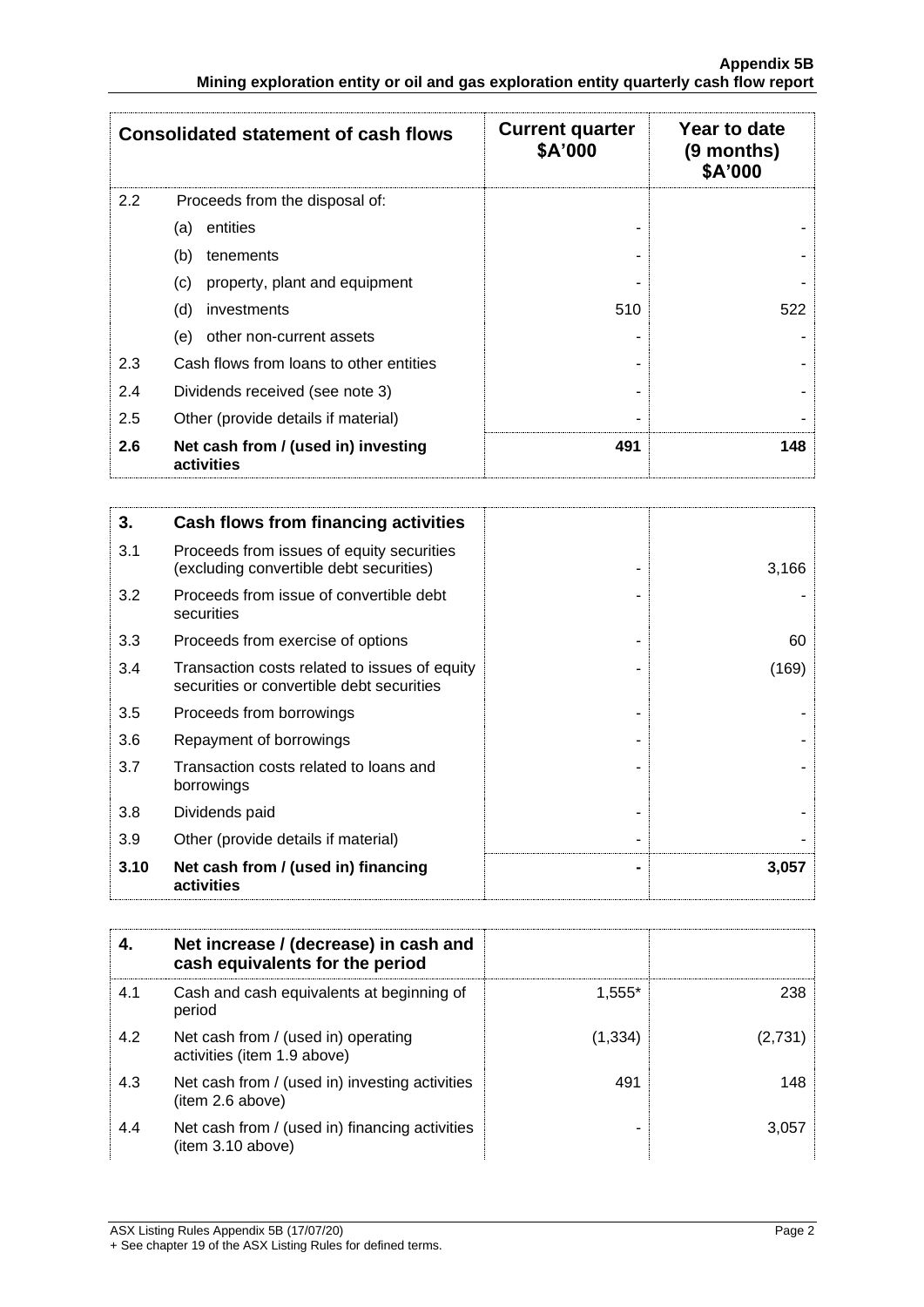|     | <b>Consolidated statement of cash flows</b>          | <b>Current quarter</b><br>\$A'000 | Year to date<br>(9 months)<br>\$A'000 |
|-----|------------------------------------------------------|-----------------------------------|---------------------------------------|
| 4.5 | Effect of movement in exchange rates on<br>cash held |                                   |                                       |
| 4.6 | Cash and cash equivalents at end of<br>period        | 712                               |                                       |

\* Includes prior period adjustment of \$3k to reconcile to the December 2020 audit review accounts

| 5.  | Reconciliation of cash and cash<br>equivalents<br>at the end of the quarter (as shown in the<br>consolidated statement of cash flows) to the<br>related items in the accounts | <b>Current quarter</b><br>\$A'000 | <b>Previous quarter</b><br>\$A'000 |
|-----|-------------------------------------------------------------------------------------------------------------------------------------------------------------------------------|-----------------------------------|------------------------------------|
| 5.1 | <b>Bank balances</b>                                                                                                                                                          | 712                               | 1,555                              |
| 5.2 | Call deposits                                                                                                                                                                 |                                   |                                    |
| 5.3 | Bank overdrafts                                                                                                                                                               |                                   |                                    |
| 5.4 | Other (provide details)                                                                                                                                                       | -                                 |                                    |
| 5.5 | Cash and cash equivalents at end of<br>quarter (should equal item 4.6 above)                                                                                                  | 712                               | 1,555                              |

| -6. | Payments to related parties of the entity and their<br>associates                                                        | <b>Current quarter</b><br><b>\$A'000</b> |
|-----|--------------------------------------------------------------------------------------------------------------------------|------------------------------------------|
| 6.1 | Aggregate amount of payments to related parties and their<br>associates included in item 1                               | 136                                      |
| 6.2 | Aggregate amount of payments to related parties and their<br>associates included in item 2                               |                                          |
|     | Note: if any amounts are shown in items 6.1 or 6.2, your quarterly activity report must include a description of, and an |                                          |

*explanation for, such payments.*

Payments included in item 6.1 relates to the payment Executive Director salaries and Non-Executive Director fees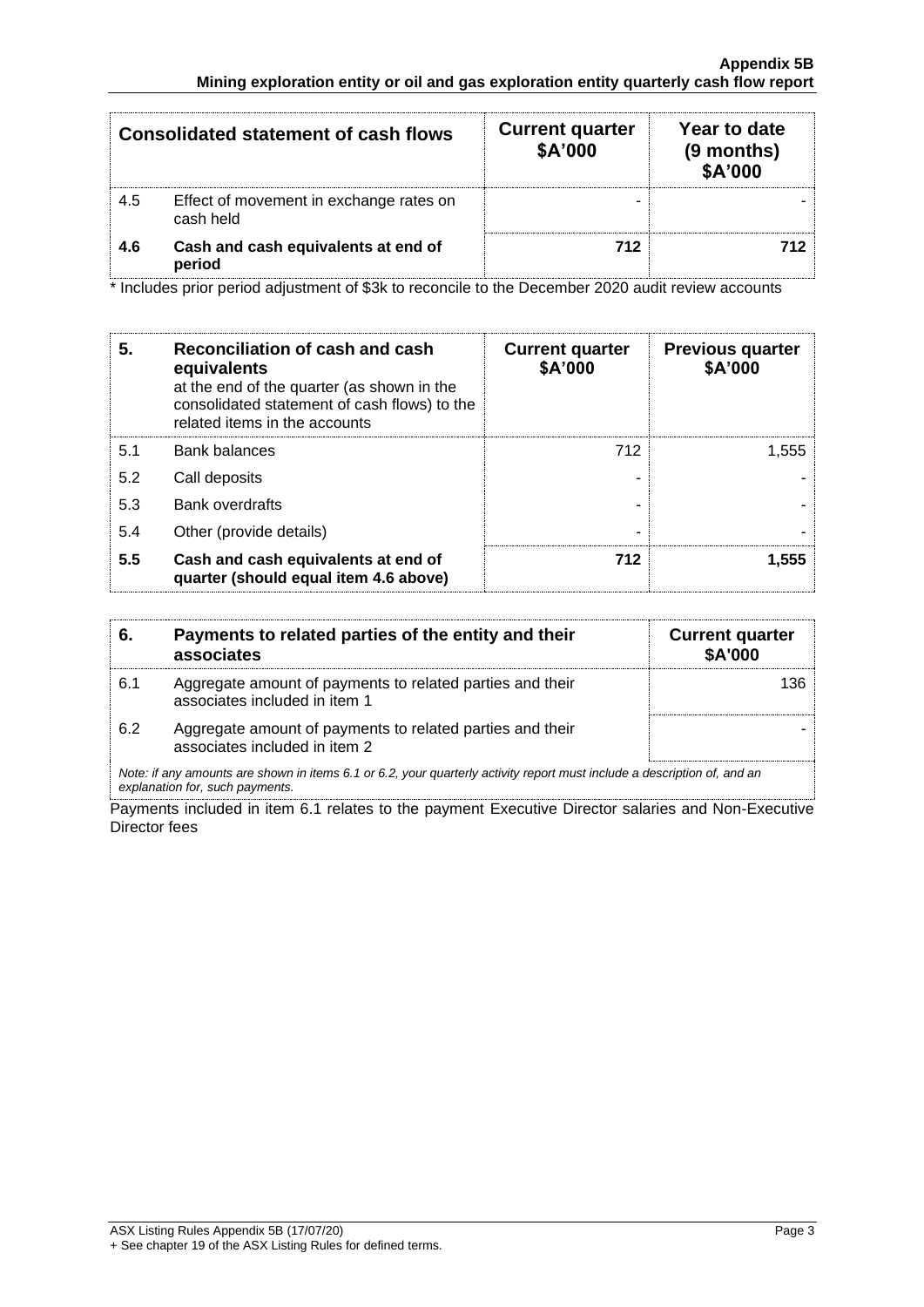| 7.  | <b>Financing facilities</b><br>Note: the term "facility' includes all forms of financing<br>arrangements available to the entity.<br>Add notes as necessary for an understanding of the<br>sources of finance available to the entity.                                                                                                                                                                                                                                                                                                                                                                                                                                                                                                                                                                                                                                                                                                                                                                                                                                                                                                                                                                                                                                                                                                                                                                                                                                                                                                                                                                                                                                                                                                                                    | <b>Total facility</b><br>amount at quarter<br>end<br>\$A'000 | Amount drawn at<br>quarter end<br>\$A'000 |
|-----|---------------------------------------------------------------------------------------------------------------------------------------------------------------------------------------------------------------------------------------------------------------------------------------------------------------------------------------------------------------------------------------------------------------------------------------------------------------------------------------------------------------------------------------------------------------------------------------------------------------------------------------------------------------------------------------------------------------------------------------------------------------------------------------------------------------------------------------------------------------------------------------------------------------------------------------------------------------------------------------------------------------------------------------------------------------------------------------------------------------------------------------------------------------------------------------------------------------------------------------------------------------------------------------------------------------------------------------------------------------------------------------------------------------------------------------------------------------------------------------------------------------------------------------------------------------------------------------------------------------------------------------------------------------------------------------------------------------------------------------------------------------------------|--------------------------------------------------------------|-------------------------------------------|
| 7.1 | Loan facilities                                                                                                                                                                                                                                                                                                                                                                                                                                                                                                                                                                                                                                                                                                                                                                                                                                                                                                                                                                                                                                                                                                                                                                                                                                                                                                                                                                                                                                                                                                                                                                                                                                                                                                                                                           |                                                              |                                           |
| 7.2 | Credit standby arrangements                                                                                                                                                                                                                                                                                                                                                                                                                                                                                                                                                                                                                                                                                                                                                                                                                                                                                                                                                                                                                                                                                                                                                                                                                                                                                                                                                                                                                                                                                                                                                                                                                                                                                                                                               |                                                              |                                           |
| 7.3 | Other (please specify)                                                                                                                                                                                                                                                                                                                                                                                                                                                                                                                                                                                                                                                                                                                                                                                                                                                                                                                                                                                                                                                                                                                                                                                                                                                                                                                                                                                                                                                                                                                                                                                                                                                                                                                                                    | 15,000                                                       | 1,200                                     |
| 7.4 | <b>Total financing facilities</b>                                                                                                                                                                                                                                                                                                                                                                                                                                                                                                                                                                                                                                                                                                                                                                                                                                                                                                                                                                                                                                                                                                                                                                                                                                                                                                                                                                                                                                                                                                                                                                                                                                                                                                                                         | 15,000                                                       | 1,200                                     |
| 7.5 | Unused financing facilities available at quarter end                                                                                                                                                                                                                                                                                                                                                                                                                                                                                                                                                                                                                                                                                                                                                                                                                                                                                                                                                                                                                                                                                                                                                                                                                                                                                                                                                                                                                                                                                                                                                                                                                                                                                                                      |                                                              |                                           |
| 7.6 | Include in the box below a description of each facility above, including the lender, interest<br>rate, maturity date and whether it is secured or unsecured. If any additional financing<br>facilities have been entered into or are proposed to be entered into after quarter end,<br>include a note providing details of those facilities as well.<br>On 31 July 2019, the Company entered into a Convertible Note Agreement with Winance<br>Investment LLC (Winance) of which A\$1.2m (1,200 convertible notes of which 720 were<br>subject to shareholder approval, which was subsequently received on 11 February 2020)<br>was drawn down on 8 August 2019.<br>The face value of each convertible note is AU\$1,000 and are non-interest bearing. The<br>notes are convertible to a variable number of ordinary shares at the option of the holder of<br>the notes any time after issue. If not converted the notes mature and are repayable twenty-<br>four (24) months after the issue date. The conversion price for each convertible note is the<br>lower of an 10% discount from the lowest VWAP over twelve (12) days prior to the<br>conversion date rounded down to the nearest 100th, provided that the conversion price<br>shall not in any case be lower than \$0.005 (floor price).<br>Further drawdowns of drawdowns of A\$13.8m are at the Company's election available in<br>tranches of A\$500k each upon full conversion of the notes from the previous drawdown,<br>subject to a cooling off period calculated based on the value of the tranche and average<br>trading volumes during the preceding 60-day period and prior approval by CFE's<br>shareholders.<br>Refer to ASX announcement dated 31 July 2019 for material terms and conditions. |                                                              |                                           |
|     |                                                                                                                                                                                                                                                                                                                                                                                                                                                                                                                                                                                                                                                                                                                                                                                                                                                                                                                                                                                                                                                                                                                                                                                                                                                                                                                                                                                                                                                                                                                                                                                                                                                                                                                                                                           |                                                              |                                           |

| 8.  | Estimated cash available for future operating activities                                                                                                                                                                        | \$A'000      |
|-----|---------------------------------------------------------------------------------------------------------------------------------------------------------------------------------------------------------------------------------|--------------|
| 8.1 | Net cash from / (used in) operating activities (item 1.9)                                                                                                                                                                       | (1, 334)     |
| 8.2 | (Payments for exploration & evaluation classified as investing<br>activities) (item $2.1(d)$ )                                                                                                                                  |              |
| 8.3 | Total relevant outgoings (item $8.1 +$ item $8.2$ )                                                                                                                                                                             | (1, 334)     |
| 8.4 | Cash and cash equivalents at quarter end (item 4.6)                                                                                                                                                                             | 712          |
| 8.5 | Unused finance facilities available at quarter end (item 7.5)                                                                                                                                                                   | $\mathbf{r}$ |
| 8.6 | Total available funding (item $8.4 +$ item $8.5$ )                                                                                                                                                                              | 712          |
| 8.7 | Estimated quarters of funding available (item 8.6 divided by<br>item $8.3$ )                                                                                                                                                    | 0.53         |
|     | Note: if the entity has reported positive relevant outgoings (ie a net cash inflow) in item 8.3, answer item 8.7 as "N/A".<br>Otherwise, a figure for the estimated quarters of funding available must be included in item 8.7. |              |

\* Refer to section 7 for details on further drawdowns on the Winance facility.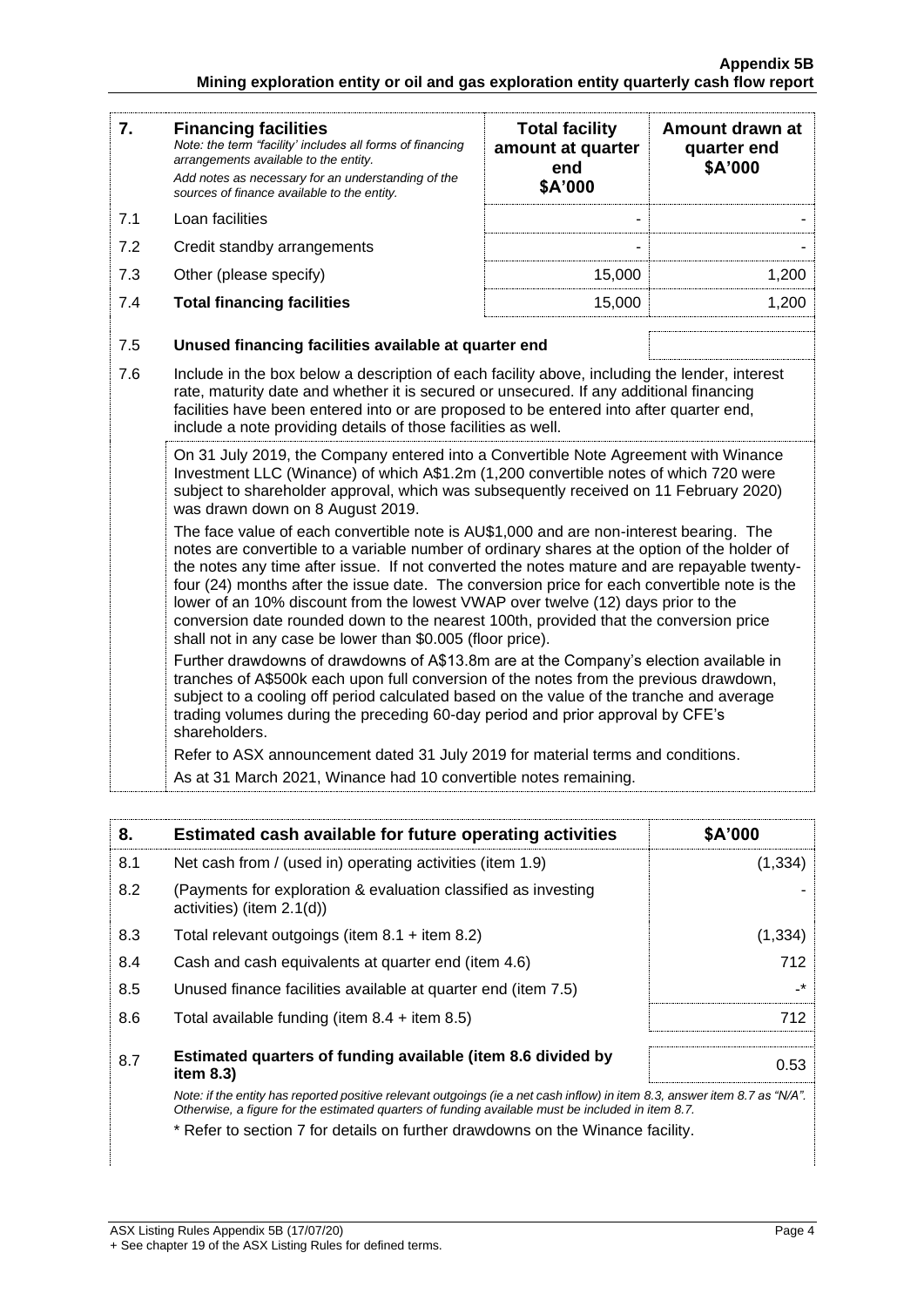| 8.8 | If item 8.7 is less than 2 quarters, please provide answers to the following questions:                       |                                                                                                                                                                                                                                                                                                                                                                                                                                                                                                      |
|-----|---------------------------------------------------------------------------------------------------------------|------------------------------------------------------------------------------------------------------------------------------------------------------------------------------------------------------------------------------------------------------------------------------------------------------------------------------------------------------------------------------------------------------------------------------------------------------------------------------------------------------|
|     | 8.8.1                                                                                                         | Does the entity expect that it will continue to have the current level of net operating<br>cash flows for the time being and, if not, why not?                                                                                                                                                                                                                                                                                                                                                       |
|     | Yes.                                                                                                          |                                                                                                                                                                                                                                                                                                                                                                                                                                                                                                      |
|     | 8.8.2                                                                                                         | Has the entity taken any steps, or does it propose to take any steps, to raise further<br>cash to fund its operations and, if so, what are those steps and how likely does it<br>believe that they will be successful?                                                                                                                                                                                                                                                                               |
|     |                                                                                                               | Yes. The Company continues to seek funding options including the raising of additional<br>funds and the realisation of certain of the Company's unencumbered financial<br>assets through the sale of its listed shares (if required).                                                                                                                                                                                                                                                                |
|     | 8.8.3                                                                                                         | Does the entity expect to be able to continue its operations and to meet its business<br>objectives and, if so, on what basis?                                                                                                                                                                                                                                                                                                                                                                       |
|     | $\blacksquare$<br>٠                                                                                           | Yes. The Directors believe that it is reasonably foreseeable that the Company will continue<br>as a going concern based on the following factors:<br>Raising additional funds (as outlined above)<br>Continued support from external creditors allowing for the deferred payment of<br>certain liabilities<br>Engagement with the ATO regarding the outstanding debt<br>Realisation of certain of the Company's unencumbered financial assets through the<br>sale of its listed shares (if required) |
|     | Note: where item 8.7 is less than 2 quarters, all of questions 8.8.1, 8.8.2 and 8.8.3 above must be answered. |                                                                                                                                                                                                                                                                                                                                                                                                                                                                                                      |